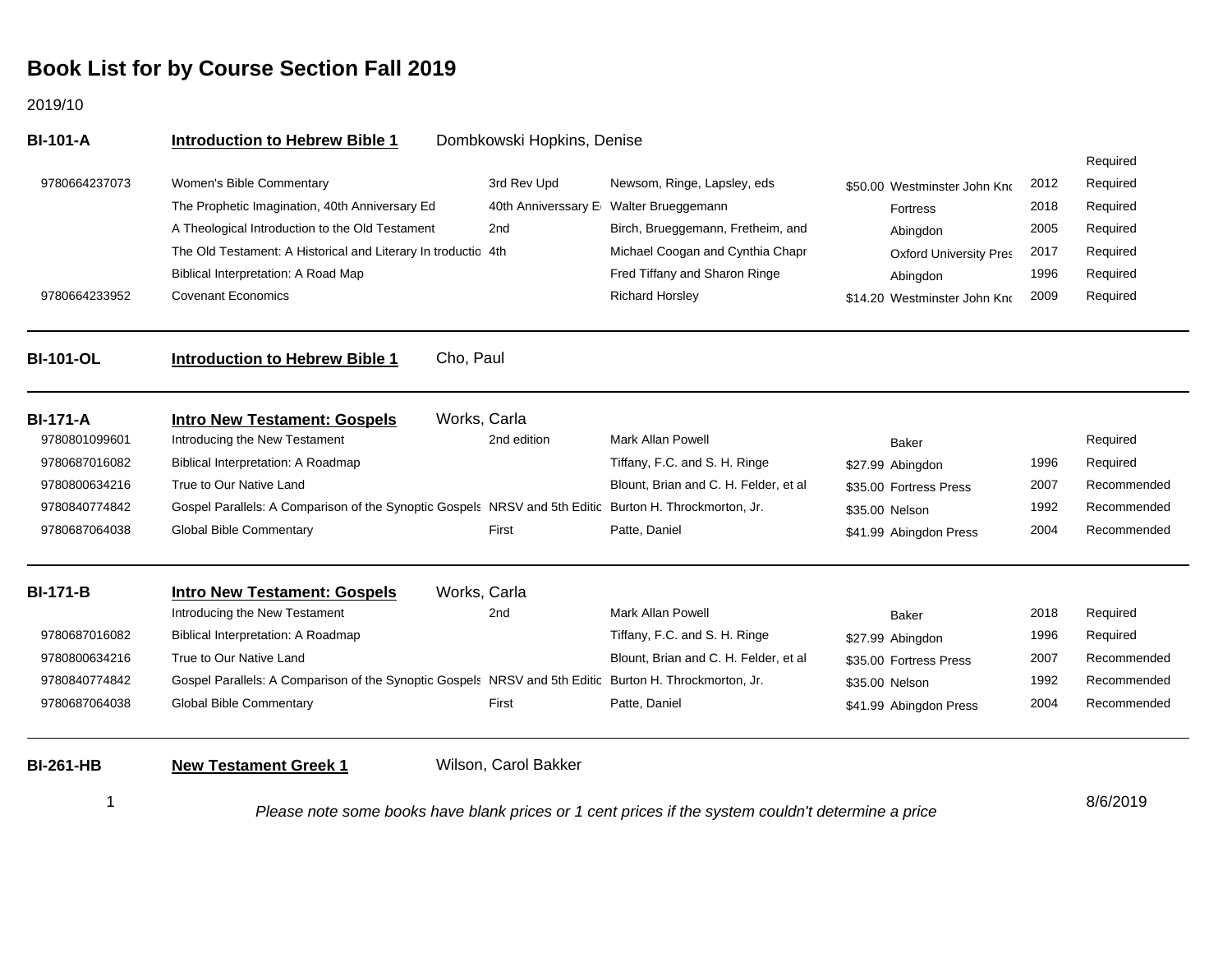| <b>Basics of Biblical Greek Grammar</b><br><b>Basics of Biblical Greek Workbook</b><br>Basics of Biblical Greek Vocabulary Cards<br>OT Exg: Megilloth<br>Lamentations and the Tears of the World<br>When the Horizons Close | Fourth<br>Dombkowski Hopkins, Denise<br>Cho, Paul | William D. Mounce<br>William D. Mounce<br>William D. Mounce<br>F. Scott Spencer<br>Linda Day<br>Kathleen O'Connor<br>Judy Fentress-Williams<br>Elsa Tamez | \$60.00 Zondervan<br>\$25.00 Zondervan<br>\$25.00 Zondervan<br>\$23.00 Liturgical Press<br>\$17.00 Abingdon<br>\$10.00 Orbis<br>\$14.00 Abingdon<br>\$24.00 Orbis | 2019<br>2019<br>2017<br>2005<br>2002<br>2012<br>2000 | Required<br>Required<br>Recommended<br>Required<br>Required<br>Required<br>Required<br>Required |
|-----------------------------------------------------------------------------------------------------------------------------------------------------------------------------------------------------------------------------|---------------------------------------------------|-----------------------------------------------------------------------------------------------------------------------------------------------------------|-------------------------------------------------------------------------------------------------------------------------------------------------------------------|------------------------------------------------------|-------------------------------------------------------------------------------------------------|
|                                                                                                                                                                                                                             |                                                   |                                                                                                                                                           |                                                                                                                                                                   |                                                      |                                                                                                 |
|                                                                                                                                                                                                                             |                                                   |                                                                                                                                                           |                                                                                                                                                                   |                                                      |                                                                                                 |
|                                                                                                                                                                                                                             |                                                   |                                                                                                                                                           |                                                                                                                                                                   |                                                      |                                                                                                 |
|                                                                                                                                                                                                                             |                                                   |                                                                                                                                                           |                                                                                                                                                                   |                                                      |                                                                                                 |
|                                                                                                                                                                                                                             |                                                   |                                                                                                                                                           |                                                                                                                                                                   |                                                      |                                                                                                 |
|                                                                                                                                                                                                                             |                                                   |                                                                                                                                                           |                                                                                                                                                                   |                                                      |                                                                                                 |
|                                                                                                                                                                                                                             |                                                   |                                                                                                                                                           |                                                                                                                                                                   |                                                      |                                                                                                 |
|                                                                                                                                                                                                                             |                                                   |                                                                                                                                                           |                                                                                                                                                                   |                                                      |                                                                                                 |
|                                                                                                                                                                                                                             |                                                   |                                                                                                                                                           |                                                                                                                                                                   |                                                      |                                                                                                 |
|                                                                                                                                                                                                                             |                                                   |                                                                                                                                                           |                                                                                                                                                                   |                                                      |                                                                                                 |
| <b>NT Exegesis: Mark</b><br>Mark: Smyth & Helwys Bible Commentary                                                                                                                                                           | Wilson, Carol Bakker                              | R. Alan Culpepper                                                                                                                                         | \$60.00 Smyth & Helwys                                                                                                                                            | 2007                                                 | Required                                                                                        |
| <b>Biblical Hebrew Practicum</b>                                                                                                                                                                                            | Dombkowski Hopkins, Denise                        |                                                                                                                                                           |                                                                                                                                                                   |                                                      |                                                                                                 |
| A Guide to Biblical Hebrew Syntax                                                                                                                                                                                           |                                                   | Bill T. Arnold, John H. Choi                                                                                                                              | \$30.99 Cambridge University                                                                                                                                      | 2003                                                 | Recommended                                                                                     |
| Biblia Hebraica Stuttgartensia                                                                                                                                                                                              |                                                   | Stuttgart: Deutsch E Rudoph, William and Karl Elliger, Ed                                                                                                 | \$69.99 Deutsche Bibelgesells                                                                                                                                     | 1998                                                 | Required                                                                                        |
| Biblia Hebraica Stuttgartensia: A Reader's Edition                                                                                                                                                                          |                                                   | Donald A. Vance; George Athas; Ya                                                                                                                         | \$79.95 Hendrickson Publisher                                                                                                                                     |                                                      | Recommended                                                                                     |
| Williams' Hebrew Syntax                                                                                                                                                                                                     | 3rd                                               | <b>Ronald Williams</b>                                                                                                                                    | \$30.95 University of Toronto F                                                                                                                                   | 2007                                                 | Recommended                                                                                     |
|                                                                                                                                                                                                                             |                                                   | Holladay, William Lee                                                                                                                                     | \$40.00 Eerdmans Publishing                                                                                                                                       | 1972                                                 | Recommended                                                                                     |
| Brown-Driver-Briggs Hebrew and English Lexicon                                                                                                                                                                              | Revised                                           | Brown, Driver, and Briggs                                                                                                                                 | \$34.95 Hendrickson Publisher                                                                                                                                     | 1996                                                 | Recommended                                                                                     |
|                                                                                                                                                                                                                             |                                                   |                                                                                                                                                           |                                                                                                                                                                   |                                                      |                                                                                                 |
|                                                                                                                                                                                                                             |                                                   | A Concise Hebrew and Aramaic Lexicon of the Old Test                                                                                                      |                                                                                                                                                                   |                                                      |                                                                                                 |

2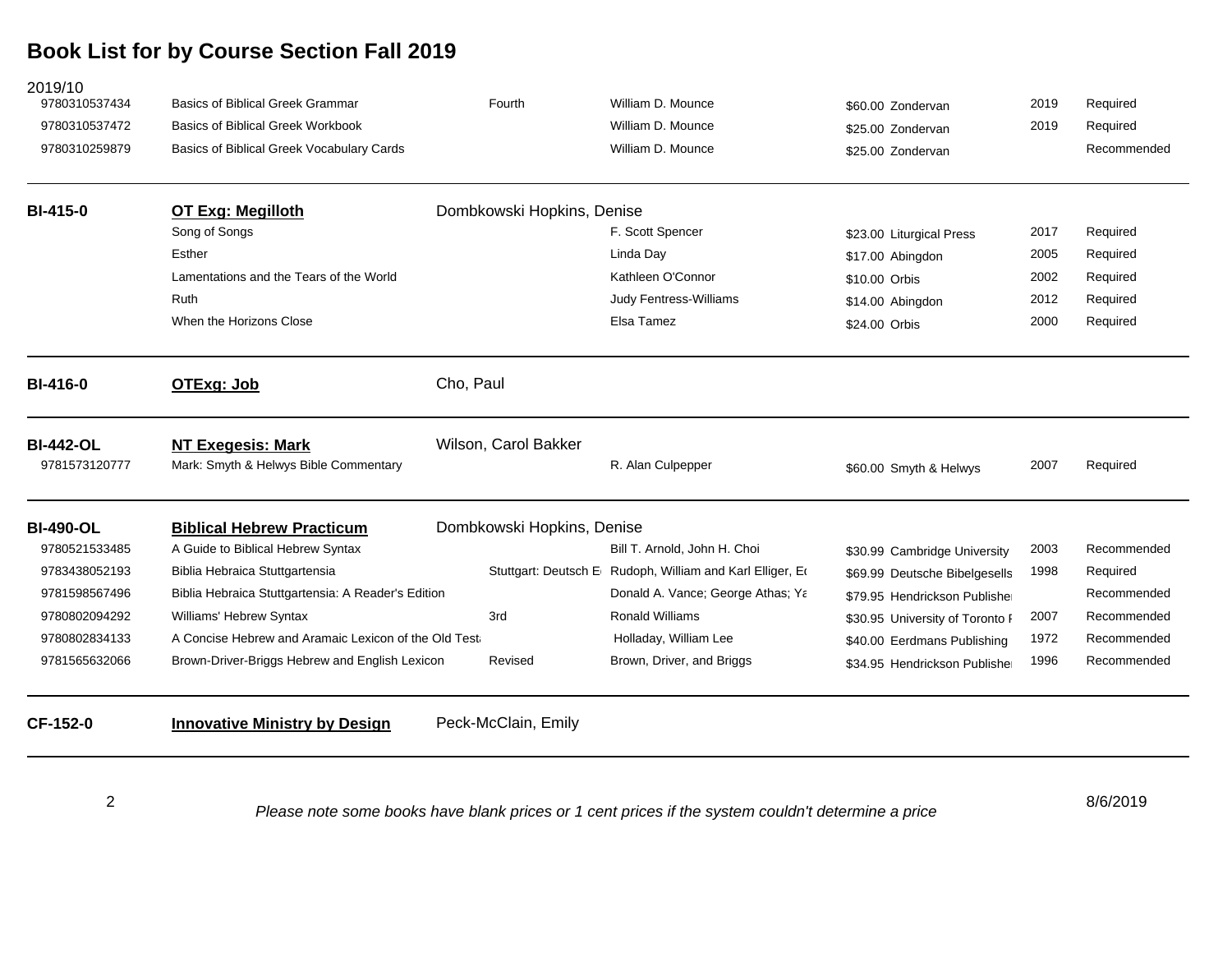2019/10

| <b>CF-290-HB</b>                                                                      | <b>Cultivating Mental Health</b>                                                                                                                                                                                                                                                             | Strukova, Jana              |                                                                                                    |                                                                                                  |                              |                                              |
|---------------------------------------------------------------------------------------|----------------------------------------------------------------------------------------------------------------------------------------------------------------------------------------------------------------------------------------------------------------------------------------------|-----------------------------|----------------------------------------------------------------------------------------------------|--------------------------------------------------------------------------------------------------|------------------------------|----------------------------------------------|
| <b>CH-101-A</b><br>978-1099805912<br>978-0830852031<br>9780061855887<br>9781570755200 | <b>Church Hist: Early-Reformation</b><br>Enchiridion: The Handbook on Faith, Hope, and Love<br>Christianity at the Crossroads: How the Second Century<br>The Story of Christianity, Vol 1: Early Church to the Daw 2nd Rev Upd<br>Readings in World Christian History, Vol 1: Earliest Chris | Harrell, Charles L.         | Augustine of Hippo<br>Kruger, Michael J.<br>Gonzalez, Justo<br>Coakley & Sterk                     | \$5.99 Dalcassian Publishing<br>\$20.04 IVP Academic<br>\$25.99 HarperOne<br>\$34.00 Orbis Books | 2017<br>2018<br>2010<br>2004 | Required<br>Required<br>Required<br>Required |
| <b>CH-101-HB</b>                                                                      | <b>Church Hist: Early-Reformation</b>                                                                                                                                                                                                                                                        | Danker, Ryan                |                                                                                                    |                                                                                                  |                              |                                              |
| <b>CH-251-OL</b>                                                                      | <b>Readings: Julian of Norwich</b>                                                                                                                                                                                                                                                           | Estes, James Andrew         |                                                                                                    |                                                                                                  |                              |                                              |
| CM-119-0<br>978-1-56699-404-0<br>978-1-4267-1139-8                                    | <b>Facing the First Pastorate</b><br>The Business of the Church<br>Leading the Congregation                                                                                                                                                                                                  | Hardman-Cromwell, Youtha C. | John Wimberly<br>Roger Heuser and Norman Shawch                                                    | The Alban Institute<br>Abington                                                                  | 2010<br>2010                 | Required<br>Required                         |
| <b>CM-130-0</b>                                                                       | Reviving Dying Churches + Comm Daniels, Joseph W.                                                                                                                                                                                                                                            |                             |                                                                                                    |                                                                                                  |                              |                                              |
| <b>CM-150-0</b>                                                                       | Ldrsp + Prcts of Missional Ch.                                                                                                                                                                                                                                                               | Wingeier-Rayo, Phil         |                                                                                                    |                                                                                                  |                              |                                              |
| CM-248-0                                                                              | <b>United Methodism I</b>                                                                                                                                                                                                                                                                    | Danker, Ryan                |                                                                                                    |                                                                                                  |                              |                                              |
| CM-271-0<br>9780687412334                                                             | <b>Evangelism in Weslyn-Meth Trd</b><br><b>Biblical Perspectives on Evangelism</b>                                                                                                                                                                                                           | Powe, Frederick Douglas     | Walter Brueggeman                                                                                  | \$18.00 Abingdon Press                                                                           | 1993                         | Required                                     |
| 3                                                                                     |                                                                                                                                                                                                                                                                                              |                             | Please note some books have blank prices or 1 cent prices if the system couldn't determine a price |                                                                                                  |                              | 8/6/2019                                     |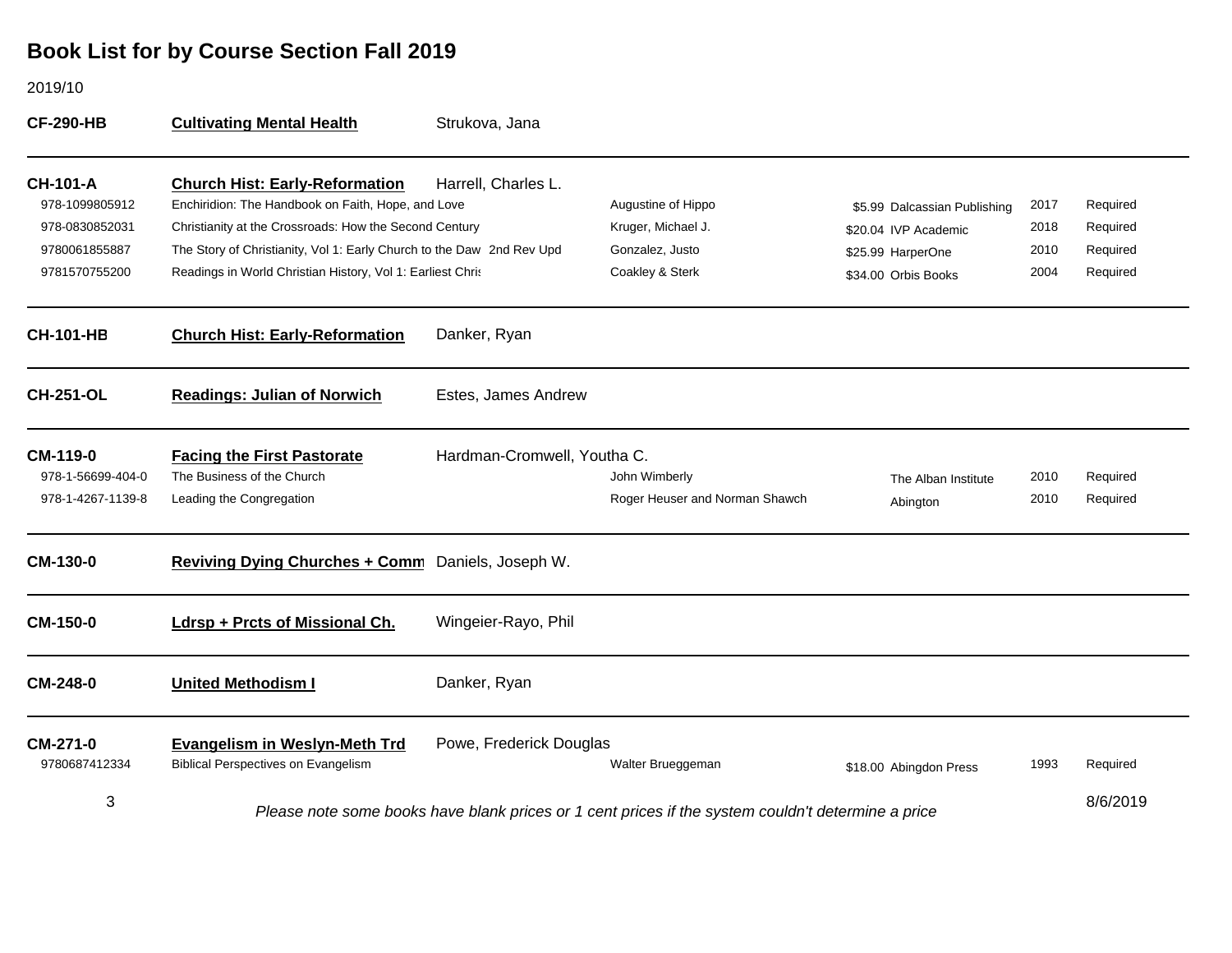| 2019/10<br>9780881774856 | Transforming Evangelism: The Wesleyan Way of Sharin    |                      | Henry Knight, III; F. Douglas Powe,                                                                | \$14.00 Discipleship Resource | 2006 | Required |
|--------------------------|--------------------------------------------------------|----------------------|----------------------------------------------------------------------------------------------------|-------------------------------|------|----------|
| 9780881775419            | Mainline or Methodist?: Rediscovering Our Evangelistic |                      | Scott Kisker                                                                                       | \$13.00 Discipleship Resource | 2008 | Required |
| 9781434764744            | Nudge: Awakening Each Other to the God Who's Alread    |                      | <b>Leonard Sweet</b>                                                                               | \$19.99 David C. Cook         | 2010 | Required |
| 9781426775765            | Not Safe for Church: Ten Commandments for Reaching     |                      | Douglas Powe and Jasmine Smoth                                                                     | \$16.99 Abington Press        |      | Required |
| 978-0801098598           | The Mystic Way of Evangelism                           | 2nd                  | Elaine Heath                                                                                       | Baker academics               | 2017 | Required |
| 9780687046140            | The Evangelistic Love of God and Neighbor              |                      | Scott J. Jones                                                                                     | \$22.00 Abingdon              | 2003 | Required |
| <b>CM-290-0</b>          | Intro to Afr. Amer. Religion                           | Young, Josiah U.     |                                                                                                    |                               |      |          |
| <b>CM-405-0</b>          | <b>Comm. Engmnt Fellows Sem 1-1</b>                    | Parrish, Lorena      |                                                                                                    |                               |      |          |
| <b>CM-407-0</b>          | <b>Comm. Engmnt Fellows Sem 2-1</b>                    | Parrish, Lorena      |                                                                                                    |                               |      |          |
| CM-409-0                 | <b>Comm. Engmnt Fellows Sem 3-1</b>                    | Parrish, Lorena      |                                                                                                    |                               |      |          |
| ES-227-0                 | <b>Religion + the American Presid</b>                  | McCurry, Michael D.  |                                                                                                    |                               |      |          |
| ES-238-0                 | <b>Bioethics + Pastoral Care</b>                       | Wheeler, Sondra Ely  |                                                                                                    |                               |      |          |
| ES-303-0                 | <b>Sources Christn Moral Insight</b>                   | Wheeler, Sondra Ely  |                                                                                                    |                               |      |          |
| ES-490-0                 | <b>PTP Capstone Project</b>                            | Elgendy, Rick        |                                                                                                    |                               |      |          |
| IS-100-0                 | <b>Master of Arts Integrative Sem</b>                  | Mitchell, Beverly E. |                                                                                                    |                               |      |          |
| 4                        |                                                        |                      | Please note some books have blank prices or 1 cent prices if the system couldn't determine a price |                               |      | 8/6/2019 |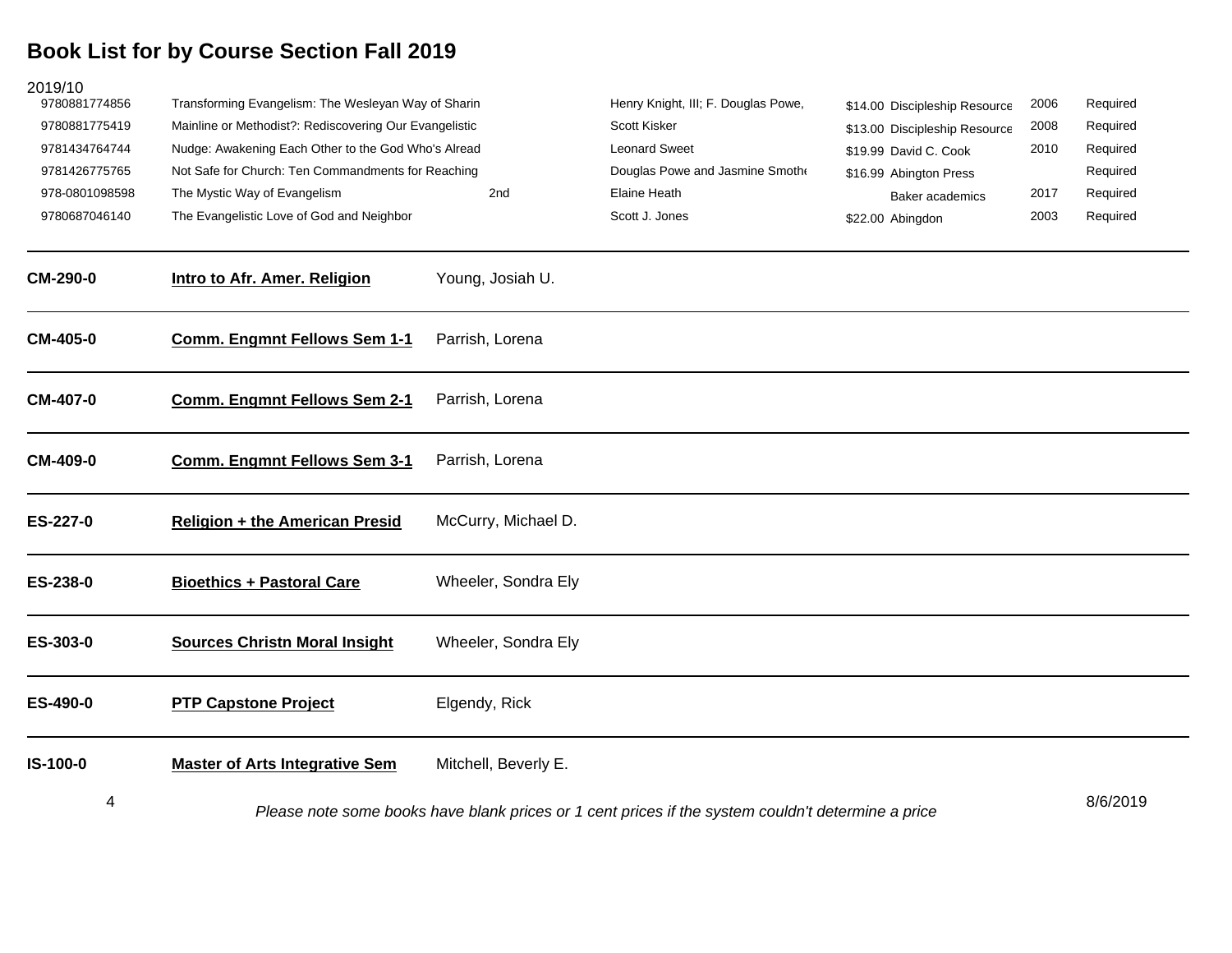#### 2019/10

| IS-205-0                                                           | <b>International Student Seminar</b>                                                                                                                            | Santiago, Karen |                                                                                                    |                                                            |      |                                  |
|--------------------------------------------------------------------|-----------------------------------------------------------------------------------------------------------------------------------------------------------------|-----------------|----------------------------------------------------------------------------------------------------|------------------------------------------------------------|------|----------------------------------|
| IS-501-0                                                           | <b>M.T.S. Paper</b>                                                                                                                                             | Cho, Paul       |                                                                                                    |                                                            |      |                                  |
| IS-502-0                                                           | <b>MTS Thesis Paper Rsrch Module</b>                                                                                                                            | Cho, Paul       |                                                                                                    |                                                            |      |                                  |
| <b>MM-101-A</b><br>9780913408353<br>9780060628390<br>9780830833306 | <b>Spiritual Frmtn for Ministry 1</b><br>Disciplines of the Spirit<br>Celebration of Discipline: The Path to Spiritual Growth<br>Spiritual Disciplines Handbook | Lee, Asa J.     | <b>Howard Thurman</b><br><b>Richard Foster</b><br>Adele Ahlberg Calhoun                            | \$13.00 Friends United Press<br>\$25.99 HarperSanFrancisco | 1963 | Required<br>Required<br>Required |
| <b>MM-101-B</b><br>9780913408353<br>9780060628390<br>9780830833306 | <b>Spiritual Frmtn for Ministry 1</b><br>Disciplines of the Spirit<br>Celebration of Discipline: The Path to Spiritual Growth<br>Spiritual Disciplines Handbook | Lee, Asa J.     | <b>Howard Thurman</b><br><b>Richard Foster</b><br>Adele Ahlberg Calhoun                            | \$13.00 Friends United Press<br>\$25.99 HarperSanFrancisco | 1963 | Required<br>Required<br>Required |
| <b>MM-311-AF</b><br>9780687383351                                  | <b>PMM: Colloquy 1-1</b><br>Shared Wisdom: A Guide to Case Study Reflection in M                                                                                | Bush, Joseph E. | Allen, Mahan, and Troxell                                                                          | \$19.99 Abingdon Press                                     | 1993 | Required                         |
| <b>MM-311-EV</b><br>9780687383351                                  | <b>PMM: Colloquy 1-1</b><br>Shared Wisdom: A Guide to Case Study Reflection in M                                                                                | Bush, Joseph E. | Allen, Mahan, and Troxell                                                                          | \$19.99 Abingdon Press                                     | 1993 | Required                         |
| <b>MM-313-AF</b><br>9781566993630<br>5                             | <b>PMM: Colloguy 2-1</b><br>God's Tapestry: Understanding and Celebrating Differen                                                                              | Bush, Joseph E. | William A. Kondrath                                                                                | \$20.00 The Alban Institute                                | 2008 | Required<br>8/6/2019             |
|                                                                    |                                                                                                                                                                 |                 | Please note some books have blank prices or 1 cent prices if the system couldn't determine a price |                                                            |      |                                  |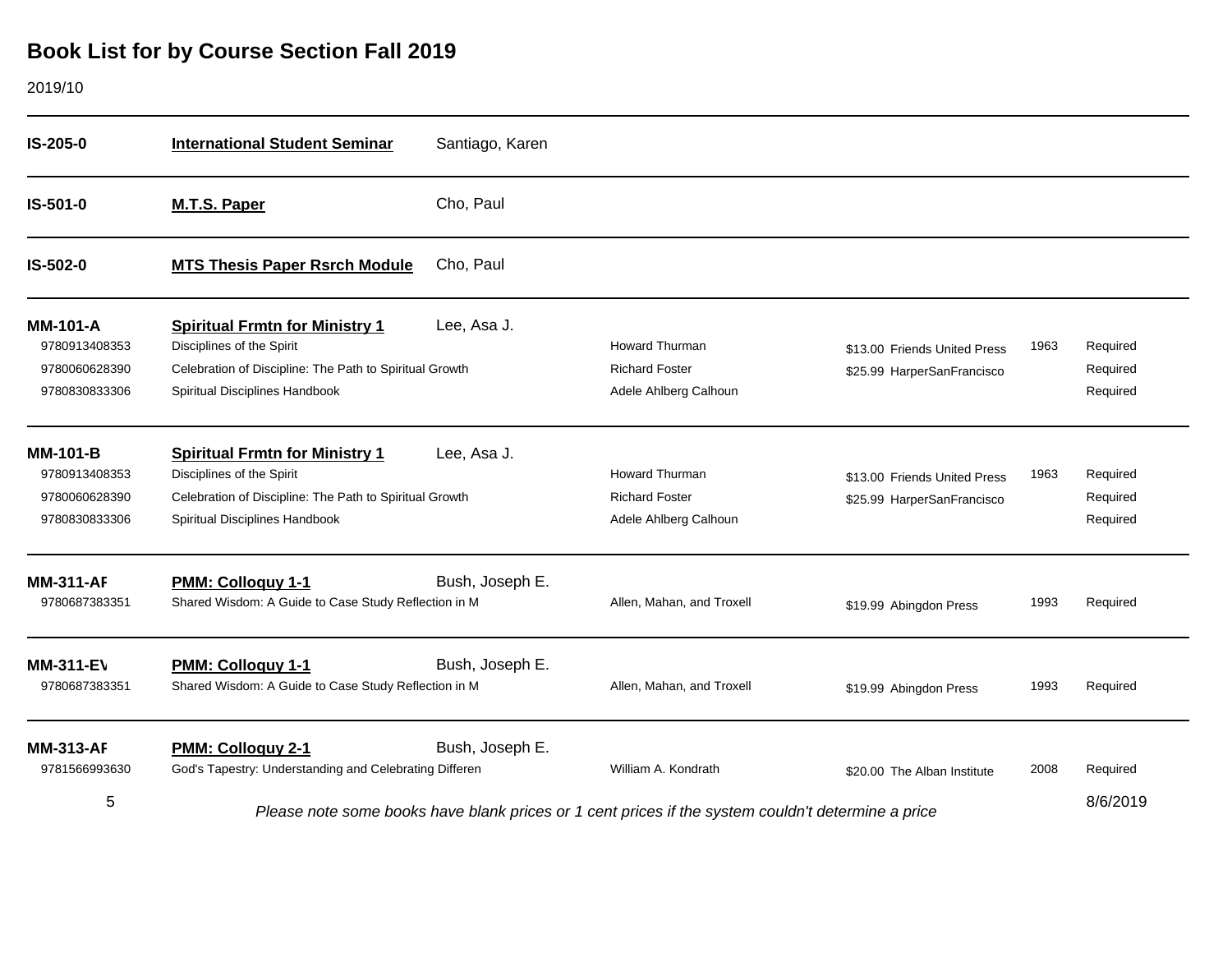| 2019/10<br>9781566992305<br>9780687383351          | Learning While Leading: Increasing Your Effectiveness i First<br>Shared Wisdom: A Guide to Case Study Reflection in M                                                                    |                     | Farber-Robertson, Anita<br>Allen, Mahan, and Troxell | \$14.00 Alban Institute<br>\$19.99 Abingdon Press      | 2000<br>1993 | Recommended<br>Required |
|----------------------------------------------------|------------------------------------------------------------------------------------------------------------------------------------------------------------------------------------------|---------------------|------------------------------------------------------|--------------------------------------------------------|--------------|-------------------------|
| <b>MM-313-EV</b><br>9781566993630<br>9780687383351 | <b>PMM: Colloquy 2-1</b><br>God's Tapestry: Understanding and Celebrating Differen<br>Shared Wisdom: A Guide to Case Study Reflection in M                                               | Bush, Joseph E.     | William A. Kondrath<br>Allen, Mahan, and Troxell     | \$20.00 The Alban Institute<br>\$19.99 Abingdon Press  | 2008<br>1993 | Required<br>Required    |
| MM-321-0<br>978-1-4982-8275-1<br>9781566992305     | PMM: SPP Seminar 1-1<br>Practical Theology in Church and Society<br>Learning While Leading: Increasing Your Effectiveness i First                                                        | Bush, Joseph E.     | Joseph E. Bush, Jr.<br>Farber-Robertson, Anita       | Cascade<br>\$14.00 Alban Institute                     | 2016<br>2000 | Required<br>Required    |
| MM-323-0<br>9780687383351<br>9781570756450         | <b>PMM: SPP Seminar 2-1</b><br>Shared Wisdom: A Guide to Case Study Reflection in M<br>A Sacred Voice Is Calling: Personal Vocation And Socia                                            | Bush, Joseph E.     | Allen, Mahan, and Troxell<br>Jean Neafsey            | \$19.99 Abingdon Press<br>\$22.00 Orbis Books          | 1993<br>2006 | Required<br>Required    |
| MM-331-0                                           | <b>PMM Internship 1</b>                                                                                                                                                                  | Bush, Joseph E.     |                                                      |                                                        |              |                         |
| <b>MM-350-0</b>                                    | <b>PMM: Intercultural Immersion</b>                                                                                                                                                      | Bush, Joseph E.     |                                                      |                                                        |              |                         |
| <b>NC-114-HB</b>                                   | <b>Academic Writing Seminarians</b>                                                                                                                                                      | Stewart, Raedorah   |                                                      |                                                        |              |                         |
| PC-101-0<br>9780664238407<br>9780687494996         | <b>Counseling Skills for Past Min</b><br>The Practice of Pastoral Care, Revised and Expanded E Revised and Expanc Carrie Doehring<br>Hearing Beyond the Words: How to Become a Listening | Comstock, Joanne P. | Justes, Emma                                         | \$20.21 Westminster John Kno<br>\$17.00 Abingdon Press | 2015<br>2006 | Required<br>Required    |
|                                                    |                                                                                                                                                                                          |                     |                                                      |                                                        |              | $\frac{1}{2}$           |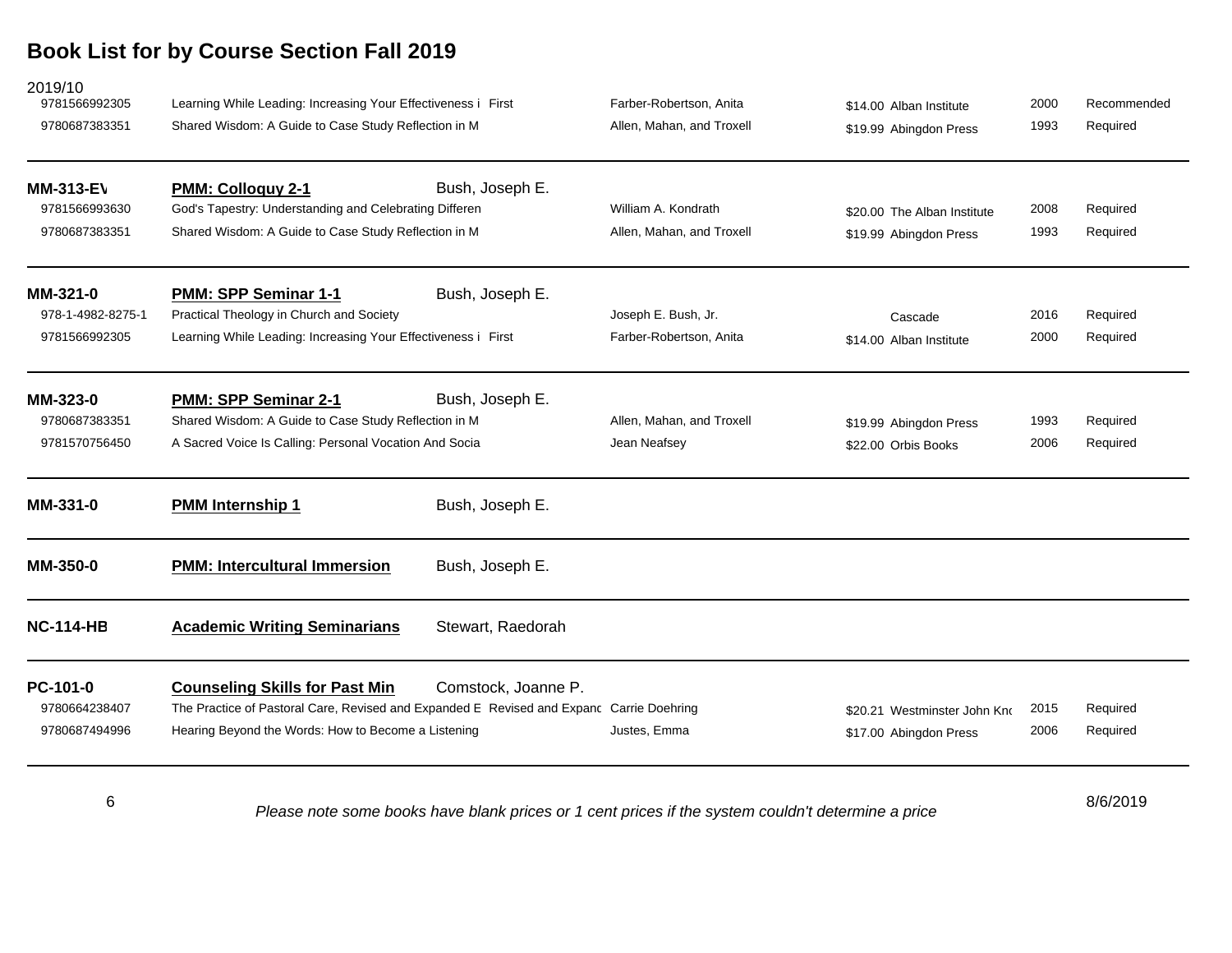2019/10

| <b>PC-111-0</b>   | Pastoral Care + Cnslng in Cntx                          | Koppel, Michael S.     |                                    |                               |      |          |
|-------------------|---------------------------------------------------------|------------------------|------------------------------------|-------------------------------|------|----------|
| 9780800696610     | Grief: Contemporary Theory and the Practice of Ministry |                        | Kelly, Melissa                     | \$20.00 Fortress Press        | 2010 | Required |
| 9780826412324     | Cultivating Wholeness: A Guide to Care and Counseling   |                        | Margaret Kornfeld                  | \$34.95 Continuum             | 2000 | Required |
| 9780800629557     | Creating A Healthier Church: Family Systems Theory, Le  |                        | Ronald Richardson                  | \$19.00 Fortress              | 1996 | Required |
| 978-0-8028-6368-3 | Grounded in the Living Word: The Old Testament and P    |                        | Denise Dombkowski Hopkins and N    | Wm. B. Eerdmans               | 2010 | Required |
| $PC-215-0$        | <b>Calm, Confident, Competent</b>                       | Campbell, Gina Gilland |                                    |                               |      |          |
| 9780971576537     | Family Genogram Workbook                                |                        | Israel Galindo, Elaine Boomer, Don | \$17.00 Educational Consultar | 2006 | Required |
| --- . -------     | .                                                       |                        | $\cdots$                           |                               |      |          |

| 978-1-7320093-1-8 | Anxious Church Anxious People                               |                    | Jack Shitama             | Charis Works, Inc.            | 2018 | Required    |
|-------------------|-------------------------------------------------------------|--------------------|--------------------------|-------------------------------|------|-------------|
| 0-7879-7100-6     | A Hidden Wholeness                                          |                    | Parker J. Palmer         | Jossey-Bass                   | 2004 | Required    |
| 9781596272798     | A Failure of Nerve                                          |                    | Edwin H. Friedman        | Church Publishing             | 2017 | Required    |
| 0-8358-9885-7     | To Walk in Integrity: Spiritual Leadership in Times of Cr   |                    | Steve Doughty            | Upper Room Books              | 2004 | Recommended |
| $PC-250-0$        | <b>Addiction Recovery Ministry</b>                          | Yates, Leo Allen   |                          |                               |      |             |
| 1530071852        | Loving the Addict in Your Pew: A roadmap for building a 1st |                    | Charles W. Robinson, III | \$11.99 Elements Behavioral H | 2017 | Required    |
| 0801072321        | Quick-Reference Guide to Addictions and Recovery Cou 1st    |                    | Tim Clinton              | \$15.03 Baker Books           | 2013 | Required    |
| 0830841257        | The Recovery-Minded Church: Loving and Ministering to 1st   |                    | Jonathan Benz            | \$11.16 IVP Books             | 2016 | Required    |
| <b>PW-101-0</b>   | <b>Foundations Christian Worship</b>                        | Petrin, Anna Adams |                          |                               |      |             |
| 0664233112        | The Worshiping Body: The Art of Leading Worship             |                    | Kimberly Bracken Long    | \$20.36 Westminster John Kno  | 2009 | Required    |
| 9781490547060     | Images of Baptism                                           | 2nd Edition        | Maxwell E. Johnson       | \$14.95 CreateSpace Indepen   | 2001 | Required    |
| 9780814618608     | Christ in the Gospels of the Liturgical Year: Raymond E.    |                    | Ronald D. Witherup       | \$25.46 Liturgical Press      | 2008 | Required    |

**PW-125-0 Foundations of Preaching** Miles, Veronice

9780814662175

7

8/6/2019 *Please note some books have blank prices or 1 cent prices if the system couldn't determine a price*

Divine Worship and Human Healing: Liturgical Theology **Bruce T. Morrill** Bruce T. Morrill \$29.21 Pueblo Books 2009 Required Let the Whole Church Say Amen! The Music Church Say Amen! Laurence Hull Stookey **1988** 50.01 Abingdon Press 2001 Required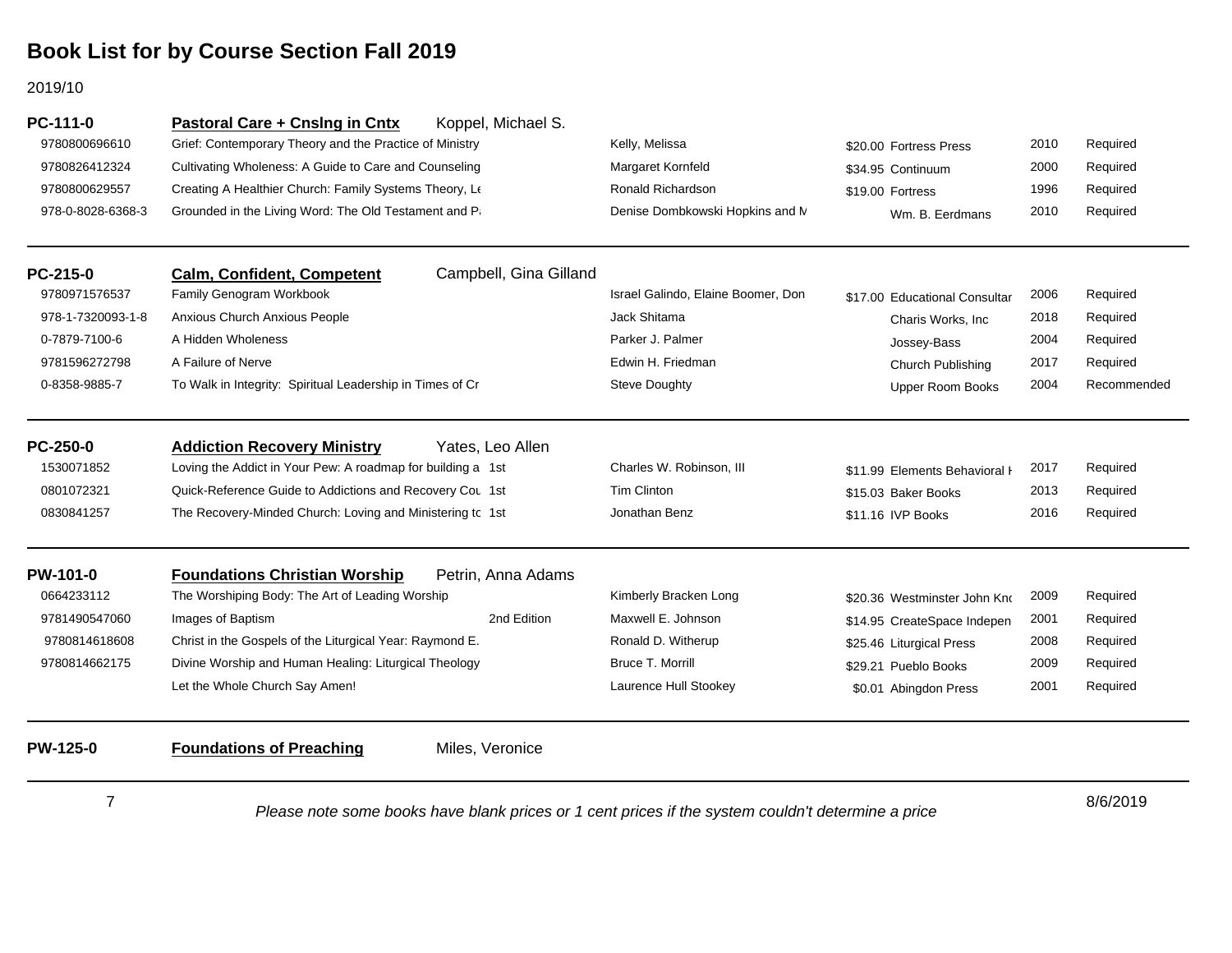#### 2019/10

| PW-307-0         | <b>Christian Funeral + Wedding</b>                                   | Petrin, Anna Adams     |                                                                                                    |                                |      |             |
|------------------|----------------------------------------------------------------------|------------------------|----------------------------------------------------------------------------------------------------|--------------------------------|------|-------------|
| 9780664239701    | Accompany Them with Singing--The Christian Funeral                   | <b>Reprint Edition</b> | Thomas G. Long                                                                                     | \$15.00 Westminster John Kno   | 2013 | Required    |
| 9780664239305    | From This Day Forward: Rethinking the Christian Weddi                |                        | Kimberly Bracken Long                                                                              | \$14.56 Westminster John Kno   | 2016 | Required    |
| 978-0814660409   | The Death of a Christian                                             |                        | Richard Rutherford and Tony Barr                                                                   | \$17.00 Liturgical Press       | 1990 | Required    |
| 978-0814660843   | To Join Together: The Rite of Marriage                               |                        | Kenneth Stevenson                                                                                  | \$24.95 Liturgical Press       | 1987 | Required    |
| <b>PW-340-A</b>  | <b>Preaching Practicum</b>                                           | Hogan, Lucy Lind       |                                                                                                    |                                |      |             |
| 9780664233327    | Prophetic Preaching: A Pastoral Approach                             |                        | Leonora Tubbs Tisdale                                                                              | \$13.32 Westminster John Kno   | 2010 | Recommended |
| 9781561011568    | What Makes This Day Different?                                       |                        | David J Schlafer                                                                                   | \$14.95 Cowley Publications    | 1998 | Recommended |
| 9780800699222    | Ways of the Word: Learning to Preach for Your Time and               |                        | Sally A. Brown and Luke A. Powery                                                                  | \$22.96 Fortress Press         | 2016 | Recommended |
| 9780664239701    | Accompany Them with Singing--The Christian Funeral                   | <b>Reprint Edition</b> | Thomas G. Long                                                                                     | \$15.00 Westminster John Kno   | 2013 | Required    |
| 9780664261566    | Making a Scene in the Pulpit                                         |                        | Alyce M. McKenzie                                                                                  | Westminster John Kno           | 2018 | Required    |
| 9781501856839    | How to Preach a Dangerous Sermon                                     |                        | Frank A. Thomas                                                                                    | Abingdon                       | 2018 | Required    |
| <b>PW-340-HE</b> | <b>Preaching for Sunday Worship</b>                                  | Miles, Veronice        |                                                                                                    |                                |      |             |
| PW-344-0         | <b>Preaching Pract: Church Year</b>                                  | Hogan, Lucy Lind       |                                                                                                    |                                |      |             |
| 9780800699222    | Ways of the Word: Learning to Preach for Your Time and               |                        | Sally A. Brown and Luke A. Powery                                                                  | \$22.96 Fortress Press         | 2016 | Recommended |
| 9781426703003    | The Christian Year: A Guide for Worship and Preaching                |                        | Robin Knowles Wallace                                                                              | Abingdon                       | 2011 | Required    |
| 9780664235109    | What Not to Say                                                      |                        | John C. Holbert, Alyce M. McKenzie                                                                 | Westminster John Kno           | 2011 | Required    |
| 9781426740350    | Abingdon Theological Companion to the Lectionary Prea                |                        | Paul Scott Wilson, ed                                                                              | Abingdon                       | 2013 | Recommended |
| <b>RA-130-0</b>  | <b>Chapel Choir</b>                                                  | Guenther, Eileen M.    |                                                                                                    |                                |      |             |
| RA-136-0         | <b>Songs of Zion:spirituals</b>                                      | Guenther, Eileen M.    |                                                                                                    |                                |      |             |
| 9780195174120    | Slave Religion: The "Invisible Institution" in the Antebellu Updated |                        | Raboteau, Albert J.                                                                                | \$12.91 Oxford University Pres | 2004 | Required    |
| 8                |                                                                      |                        | Please note some books have blank prices or 1 cent prices if the system couldn't determine a price |                                |      | 8/6/2019    |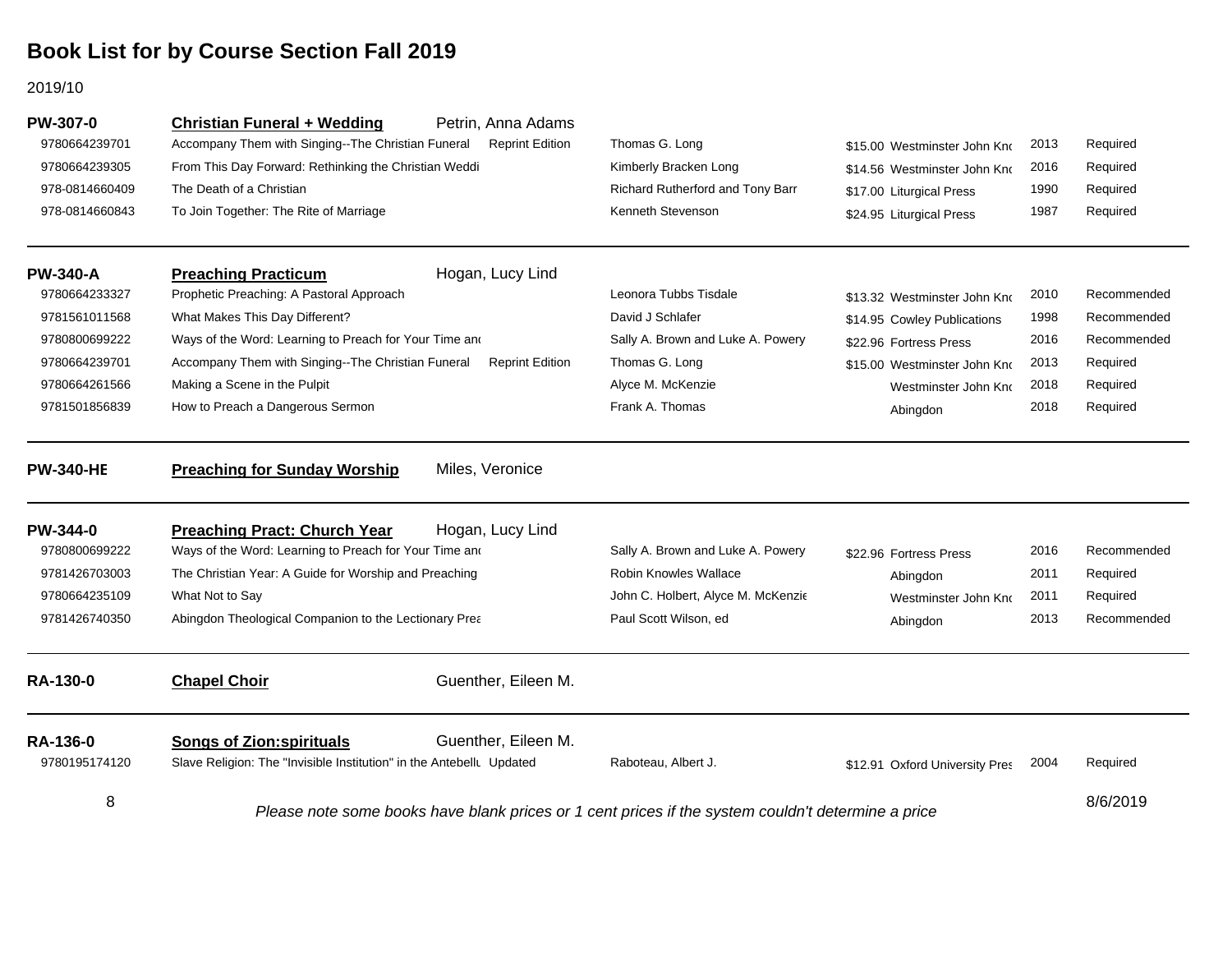| 2019/10         |                                                          |                                    |                              |      |             |
|-----------------|----------------------------------------------------------|------------------------------------|------------------------------|------|-------------|
| 9780687088843   | Come Sunday: The Liturgy of Zion                         | McClain, William B                 | \$19.99 Abingdon Press       | 1990 | Required    |
| 9780687391202   | Songs of Zion                                            | J. Cleveland                       | \$14.99 Abingdon Press       | 1981 | Required    |
| 9781579991241   | African American Heritage Hymnal                         | Carpenter, Rev. Dr. Delores and Re | \$31.95 Gia Publications     | 2001 | Recommended |
| 9781492397922   | Souls of Black Folk                                      | DuBois, W.E.B.                     | \$7.59 Eucalyptus Press      | 2013 | Recommended |
| 9780944529713   | In Their Own Words: Slave life and the power of spiritua | Eileen Guenther                    | \$28.00 MorningStar Music Pu | 2016 | Required    |
|                 | Somebody's Calling My Name: Black Sacred Music and       | Walker, Wyatt Tee                  | \$9.98 Judson Press          | 1979 | Recommended |
| 9780883448434   | The Spirituals and the Blues: An Interpretation          | Cone, James                        | \$16.00 Orbis Books          | 1992 | Recommended |
| 9780913408209   | Deep River and The Negro Spiritual Speaks of Life and I  | Thurman, Howard                    | \$14.00 Friends United Press | 1975 | Required    |
| <b>RA-144-0</b> | <b>Scripture in Literature</b><br>Rosen, Aaron           |                                    |                              |      |             |
| 978-0965881159  | The Diaries of Adam & Eve translated by Mark Twain       | Mark Twain                         | Fair Oaks                    | 1997 | Required    |
| 978-0140286809  | <b>Collected Fictions</b>                                | Jorge Luis Borges                  | Penguin                      | 1998 | Required    |
| 978-0140097313  | "City of Glass," The New York Trilogy                    | Paul Auster                        | Penguin                      | 1994 | Required    |
| 978-1400040018  | Joseph and His Brothers                                  | Thomas Mann                        | Everyman's Library           | 2005 | Required    |
| 978-0307264602  | The Handmaid's Tale                                      | Margaret Atwood                    | Everyman's Library           | 2006 | Required    |
| 978-0684841250  | God Knows                                                | Joseph Heller                      | Scribner                     | 1997 | Required    |
| 978-0380813810  | Lamb: The Gospel According to Biff                       | <b>Christopher Moore</b>           | Harper                       | 2003 | Required    |
|                 | The Good Man Jesus and the Scoundrel Christ              | Philip Pullman                     | Canongate                    | 2011 | Required    |
| 978-1451692389  | The Testament of Mary                                    | Colm Tóibín                        | Penguin                      | 2013 | Required    |
| 978-0544464049  | Judas                                                    | Amos Oz                            | Houghton Mifflin Harco       | 2016 | Recommended |

| RA-177-0        | Radosevic, Tracy A.<br><b>Making Scripture Seen + Heard</b> |                       |                             |      |             |
|-----------------|-------------------------------------------------------------|-----------------------|-----------------------------|------|-------------|
| 978-0310-280972 | The Power of Multi-Sensory Preaching and Teaching           | <b>Rick Blackwood</b> | Zondervan                   | 2008 | Required    |
| 978-0687-025787 | Media Ministry Made Easy: A Practical Guide to Visual C     | Tim Eason             | Abingdon                    | 2003 | Recommended |
| 978-0991330768  | <b>Environmental Projection</b>                             | Luke McElroy          | Orange Thread Media         | 2016 | Recommended |
| 978-0687-396627 | Story Journey: An Invitation to the Gospel as Storytelling  | Thomas E. Boomershine | Abingdon                    | 1988 | Recommended |
| 9781563383960   | Proclaiming the Gospel: First Century Performance of M      | <b>Whitney Shiner</b> | \$39.95 Trinity Press Int'l | 2003 | Required    |

9 The Road Cormac McCarthy 2006 Required

The Grand Inquisitor **Fyodor Dostoevsky** Fyodor Dostoevsky **1993** Required

9

978-0307387899

9780872201934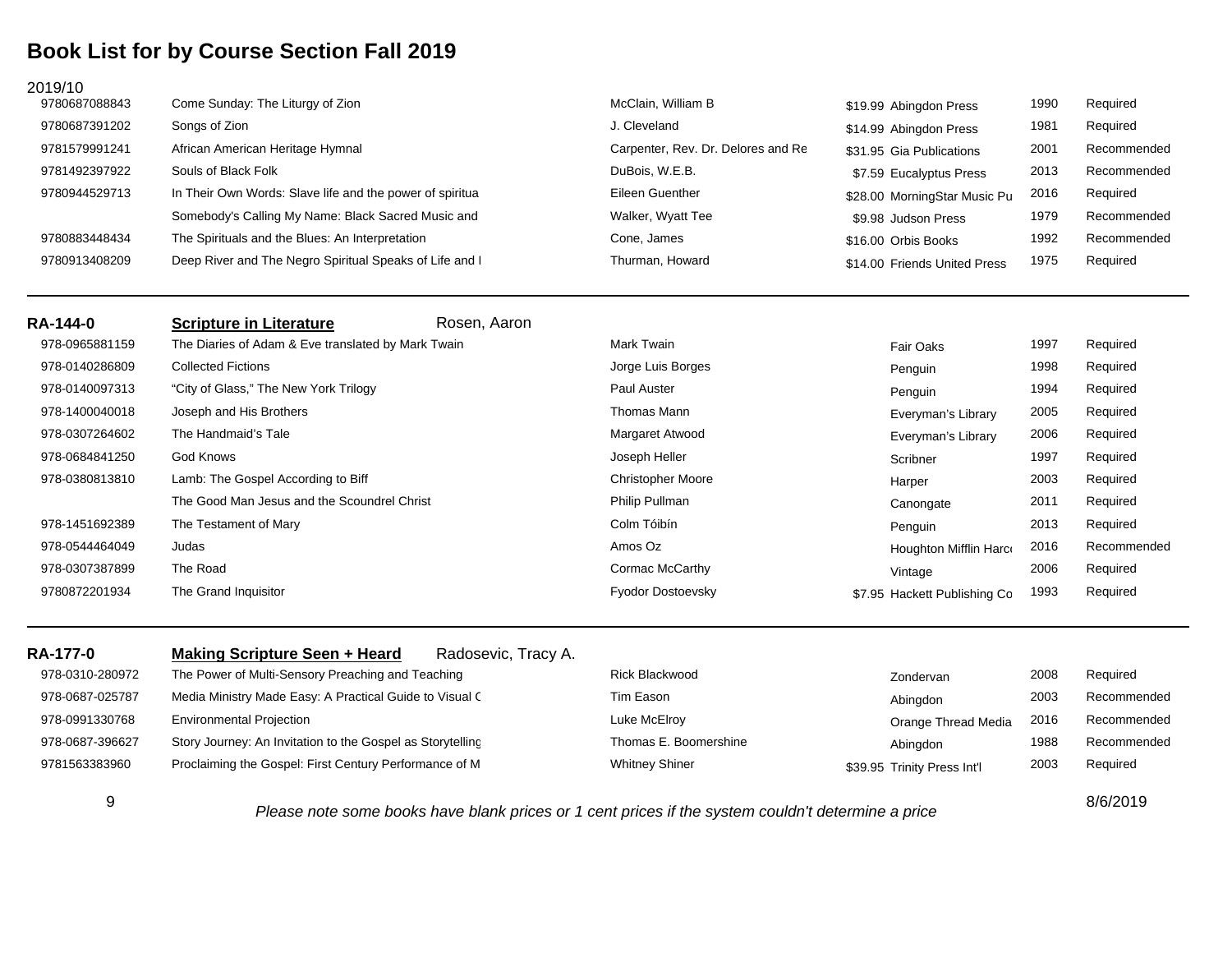| 2019/10                   |                                                                                 |                            |                                                                                                    |                               |      |             |
|---------------------------|---------------------------------------------------------------------------------|----------------------------|----------------------------------------------------------------------------------------------------|-------------------------------|------|-------------|
| 9780800637293             | Envisioning the Word: The Use of Visual Images in Prea with CD ROM              |                            | Jensen, Richard A                                                                                  | \$16.38 Augsberg Fortress Pre | 2005 | Required    |
| 9780687076635             | Christian Worship and Technological Change                                      |                            | White, Susan                                                                                       | \$20.00 Abingdon Press        | 1994 | Recommended |
| 9780687648993             | The Wired Church 2.0                                                            |                            | Wilson & Moore                                                                                     | \$13.98 Abingdon Press        | 2008 | Recommended |
| 9780687358632             | Art in Service of the Sacred                                                    | pap/DVD                    | Kapikian, Catherine                                                                                | \$150.00 Abingdon Press       | 2006 | Recommended |
| 9780310262749             | The Hidden Power of Electronic Culture: How Media Sha                           |                            | Hipps, Shane                                                                                       | \$10.42 Zondervan/Youth       | 2006 | Recommended |
| RA-196-0                  | <b>Liturgical Dance Theory + Prac</b>                                           | Sparks, Kathryn M.         |                                                                                                    |                               |      |             |
| <b>RA-295-A</b>           | <b>Arts Practicum</b>                                                           | Brink, Anne Carol          |                                                                                                    |                               |      |             |
| <b>RA-295-B</b>           | <b>Arts Practicum</b>                                                           | Curren, Elizabeth A        |                                                                                                    |                               |      |             |
| ST-181-0<br>9780064610261 | <b>Philosophical Backgrounds</b><br>The Harper Collins Dictionary of Philosophy | Young, Josiah U.<br>Second | Peter Angeles                                                                                      | \$17.00 Harper Collins        | 1992 | Required    |
| ST-200-0                  | <b>Foundations of Public Theology</b>                                           | Norris, Kristopher Michael |                                                                                                    |                               |      |             |
| 9781592448746             | An Ethics for Christians and Other Aliens in a Strange Lt Reprint               |                            | Stringfellow, William                                                                              | \$19.00 Wipf & Stock Publishe | 2004 | Required    |
| 9780521732772             | Christ the Key                                                                  |                            | Kathryn Tanner                                                                                     |                               |      | Required    |
| 9781570758959             | A Black Theology of Liberation                                                  |                            | James Cone                                                                                         | \$20.00 Orbis Books           | 2010 | Required    |
| <b>ST-215-OL</b>          | <b>Faces of Jesus World Religions</b>                                           | Clarke, Sathianathan       |                                                                                                    |                               |      |             |
| 9780061571282             | God Is Not One: The Eight Rival Religions That Run the Reprint Edition          |                            | Prothero, Stephen                                                                                  | \$16.99 HarperOne             | 2011 | Required    |
| 978-0199553440            | Jesus beyond Christianity: The Classic Texts                                    | 2010                       | Gregory A. Barker & Stephen E. Gre                                                                 | <b>Oxford University Pres</b> |      | Required    |
| ST-246-0                  | <b>Jesus Christ in AfrAmer Chrst</b>                                            | Mitchell, Beverly E.       |                                                                                                    |                               |      |             |
| 9781597523534             | Power in the Blood? The Cross in the African American                           |                            | Terrell, JoAnne Marie                                                                              | \$16.99 Wipf & Stock Publishe | 2005 | Required    |
| 10                        |                                                                                 |                            | Please note some books have blank prices or 1 cent prices if the system couldn't determine a price |                               |      | 8/6/2019    |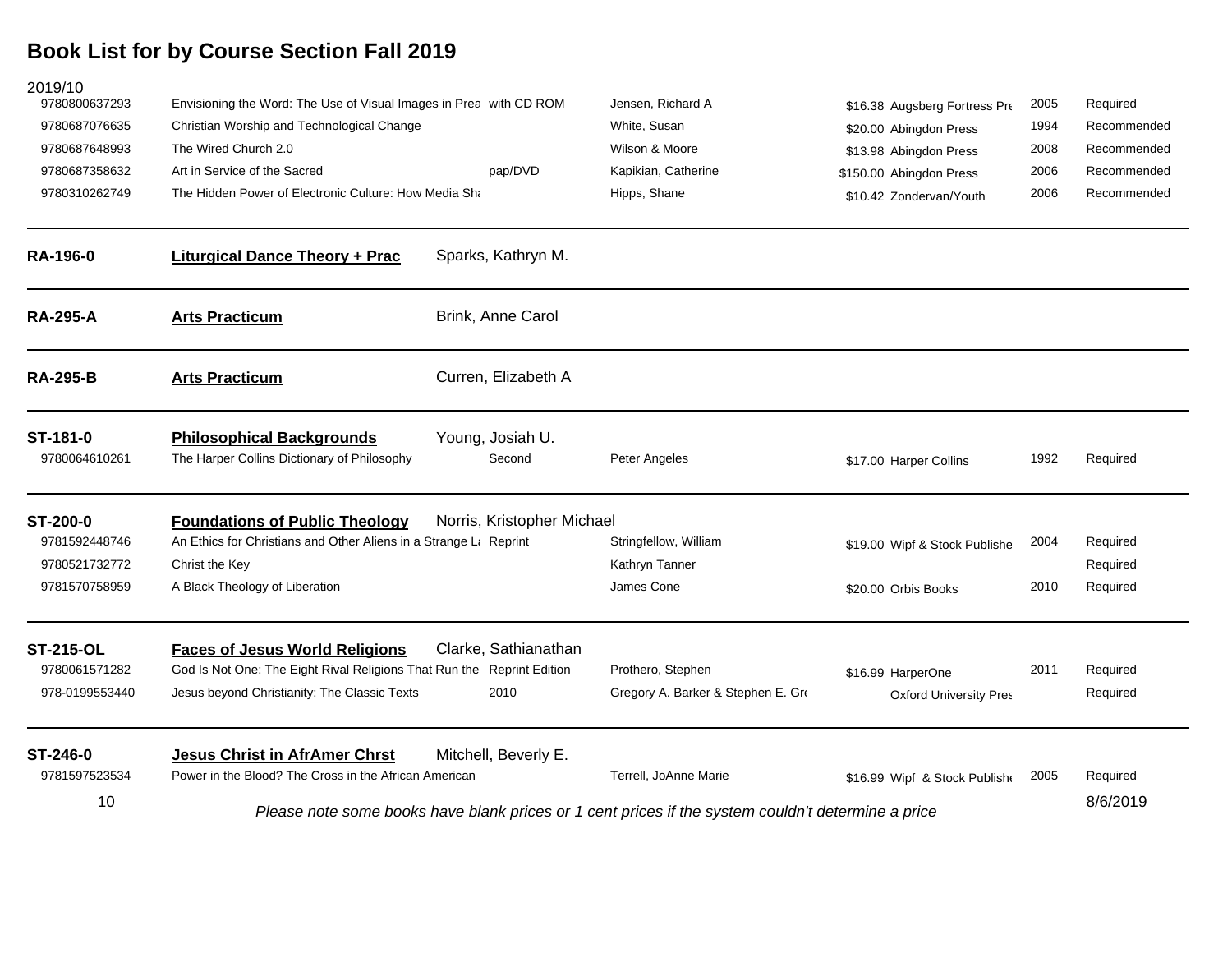| 978-0062406569                   | Holy Envy                                                              | 2019                 | Barbara Brown Taylor                             | HarperOne                                              |              | Required             |
|----------------------------------|------------------------------------------------------------------------|----------------------|--------------------------------------------------|--------------------------------------------------------|--------------|----------------------|
| 9781506400693                    | Thinking About Religious Pluralism: Shaping Theology o                 |                      | Alan Race                                        | \$14.00 Fortress Press                                 | 2015         | Required             |
| 9780061571282                    | God Is Not One: The Eight Rival Religions That Run the Reprint Edition |                      | Prothero, Stephen                                | \$16.99 HarperOne                                      | 2011         | Required             |
| <b>WR-201-0</b>                  | <b>World Rel As Resource for Min</b>                                   | Clarke, Sathianathan |                                                  |                                                        |              |                      |
| ST-485-0                         | Contemp Issues in Sci + Relgn                                          | Bertka, Constance M. |                                                  |                                                        |              |                      |
| 9780800634247                    | The Spirit of Life                                                     |                      | J.Moltmann                                       | \$23.64 Fortress Press                                 | 2001         | Required             |
| 9780800628260                    | The Way of Jesus Christ                                                | First Ed             | J. Moltmann                                      | \$26.00 Augsburg Fortress Pre                          | 1995         | Required             |
| 9780801048739                    | Classical Christian Doctrine: Introducing the Essentials o             |                      | Ronald E. Heine                                  | \$12.89 Baker Academic                                 | 2013         | Required             |
| <b>ST-305-B</b><br>9780684846446 | <b>Systematic Theology 1</b><br>Handbook of Theological Terms          | Young, Josiah U.     | Van Harvey                                       | \$8.49 Simon & Schuster                                | 1997         | Required             |
|                                  |                                                                        |                      |                                                  |                                                        |              |                      |
| 9780800634247                    | The Spirit of Life                                                     |                      | J.Moltmann                                       | \$23.64 Fortress Press                                 | 2001         | Required             |
| 978-0800698782                   | We have Been Believers: An African American Systema                    |                      | James H. Evans                                   | \$21.00 Fortress Press                                 | 2012         | Required             |
| 978-1441174628                   | Quest for the Living God: Mapping Frontiers in the Theo                |                      | Elizabeth Johnson                                | \$8.49 Simon & Schuster<br>\$25.00 Bloomsbury Academic | 2011         | Required             |
| 9780684846446                    | Handbook of Theological Terms                                          |                      | Van Harvey                                       | \$25.00 Westminster John Kno                           | 1997         | Recommended          |
| 9780664253684                    | Holy Trinity, Perfect Community<br><b>Christian Doctrine</b>           | Revised              | Guthrie, Shirley                                 | \$16.00 Orbis Books                                    | 2004<br>1994 | Required<br>Required |
| 9780800699321<br>9781570753329   | How to Think Theologically                                             | 3rd                  | Stone, Howard W., James O. Duke<br>Leonardo Boff | \$19.00 Fortress Press                                 | 2013         | Required             |
| <b>ST-305-A</b>                  | <b>Systematic Theology 1</b>                                           | Mitchell, Beverly E. |                                                  |                                                        |              |                      |
| 9780807010297                    | Jesus and the Disinherited                                             |                      | <b>Howard Thurman</b>                            | \$16.00 Beacon Press                                   | 1996         | Required             |
|                                  | The Black Christ, 25th Anniversary Edition                             |                      | Kelly Brown Douglas                              | \$15.51 Maryknoll NY                                   | 2019         | Required             |
| 9781469618845                    | The Color of Christ, The Son of God and the Saga of Ra                 |                      | Edward J. Blum and Paul Harvey                   | \$15.08 The University of Nortl                        | 2014         | Required             |
| 9780830837328                    | The Soul of Hip Hop: Rims, Timbs, and Cultural Theolog                 |                      | Hodge, Daniel                                    | \$17.00 IVP Books                                      | 2010         | Required             |
| 9781570759376                    | The Cross and the Lynching Tree                                        |                      | James Cone                                       | \$24.00 Orbis Books                                    | 2011         | Required             |